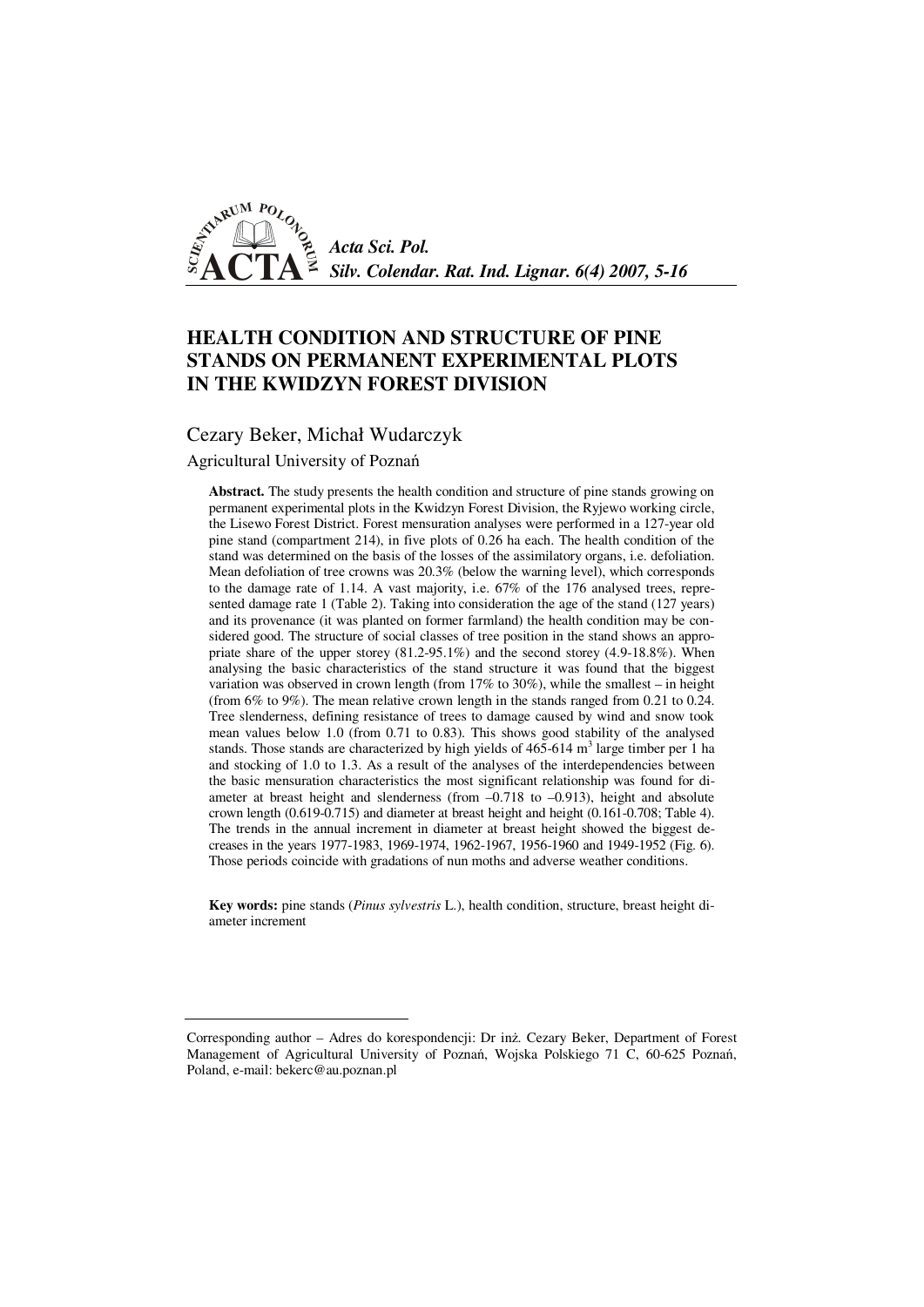#### **INTRODUCTION**

The study presents results of mensuration analyses and biological monitoring of pine stands growing on permanent experimental plots in the Kwidzyn Forest Division, the Ryjewo working circle, the Lisewo Forest District [Wudarczyk 2005]. The history of the plots dates back to 1877, when an employee of the Association of Prussian Forest Experimental Stations, Adam Schwappach (\* 2 November 1851 Bamberg, † 9 February 1932 Eberswalde) [Assmann 1968, Beker and Ceitel 2001] established five plots of 0.26 ha each on former farmland. His aim was to collect data needed to evaluate the effect of thinning on the productivity and structure of stands and as a consequence to develop stand yield and volume increment tables. The first plots of this type were established in 1865 and such studies were continued by Schwappach and his successor Wiedemann. On the basis of German concepts permanent experimental plots were established on a wide scale in Central Europe. As early as the 1950s the network included over 1000 permanent experimental plots and thousands of other temporal experimental plots. During WWII some of them were partially or completely destroyed [Beker 2000]. In the 1950s, thanks to the cooperation of the Forestry Research Institute with the Institute of Forestry Sciences in Eberswalde, studies on permanent experimental plots were resumed. A total of 68 plots in the area of 22.1287 ha were classified for further operation [Pirogowicz 1983]. Thanks to the continuation of this line of research, changes occurring in those stands may be observed and factors affecting their structure may be determined. Periodical surveys make it possible to analyse the dynamics of growth and development and due to the long biological production cycle it is necessary to extend studies over the period of at least several decades. It needs to be stressed that there are plots of a similar character to those investigated within this study, also located in northeastern Poland, in the area of the Würm glaciation, in Ruciane [Buchwald and Zasada 1995] and Krutynia [Pirogowicz 1983].

The present study is a continuation of the investigations conducted for many years on permanent experimental plots and aiming at the determination of health condition and structure of stands.

### **MATERIAL AND METHODS**

The object of the study was a 127-year old pine stand (compartment 214), growing on five plots of 0.26 ha each. The stand was established on former farmland. Individual taxation traits of the experimental plots in compartment 214, according to the forest management plan of 30 December 1996 are as follows: the area of each plot – 0.26 ha, forest site type – fresh mixed forest [LMśw], silvicultural type of crop – pine-oak [So-Db], forest functions – protection forest (experimental plot), soil cover type – green soil cover, lowland undulating area, brown podzolic soil, loose sands, medium deep on loamy sands. Characteristics of the experimental plots in 2004 are given in Table 1. A detailed description of the experimental plots may be found in a study by Pirogowicz [1983].

In the course of field studies the following characteristics of all trees were investigated: the social class of tree position in the stand using the Kraft classification [Assmann 1968], diameter at breast height  $(d_{1,3})$  accurate to 1 cm (measured inside bark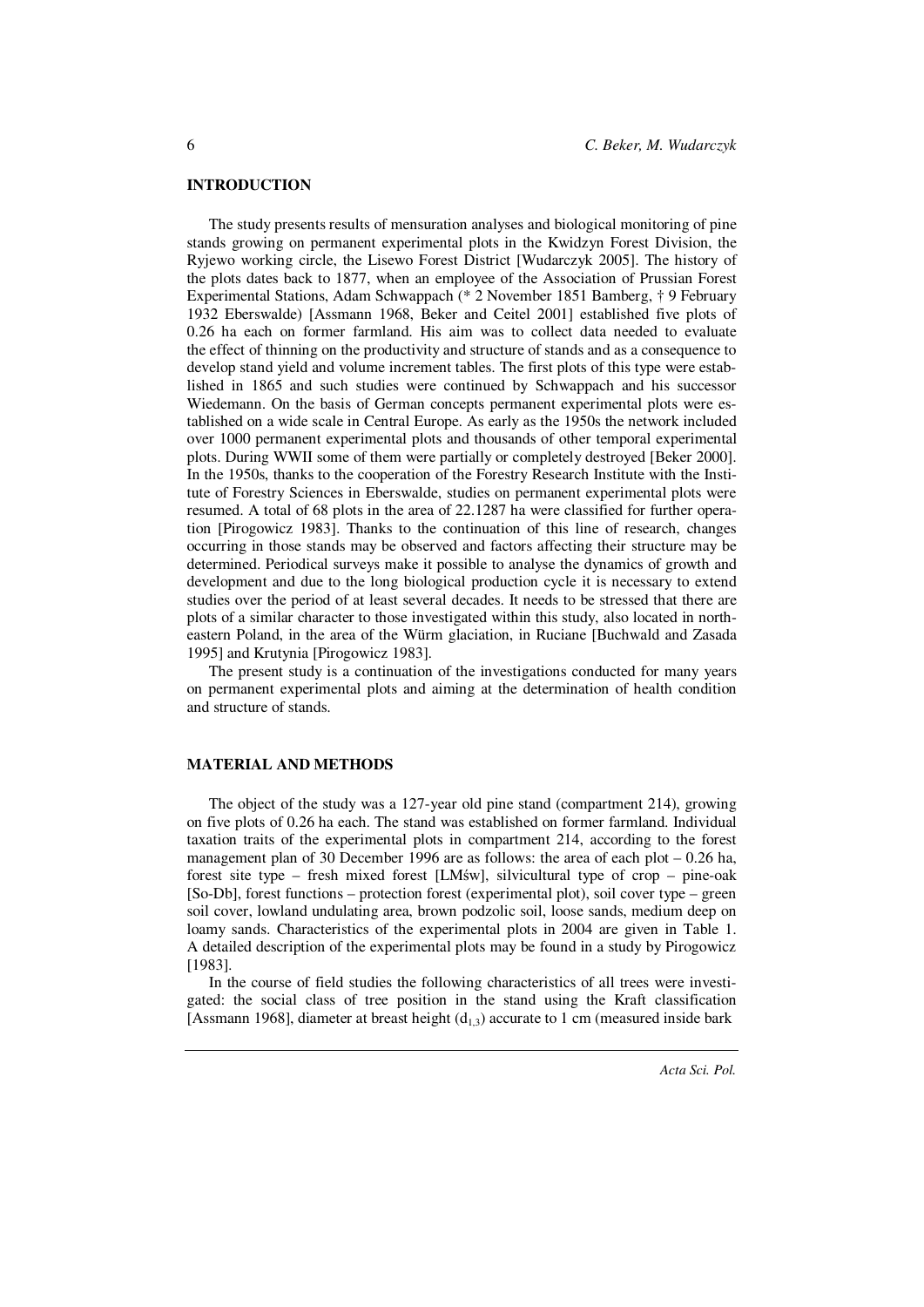| Plot<br>Po-<br>wierz-<br>chnia | Division<br>Oddział | Area<br>$Po-$<br>wierzch-<br>nia<br>ha | Art<br>Gatunek | Age<br>Wiek | Number<br>of trees<br>ha/plot<br>Liczba<br>drzew<br>ha/pow. | $D_{\rm g}$ | G/ha<br>G/plot<br>powierzchnia<br>próbna<br>m <sup>2</sup> | H <sub>1</sub><br>m | Bon. | Large timber<br>Grubizna<br>m <sup>3</sup> |                                | WZ* |
|--------------------------------|---------------------|----------------------------------------|----------------|-------------|-------------------------------------------------------------|-------------|------------------------------------------------------------|---------------------|------|--------------------------------------------|--------------------------------|-----|
|                                |                     |                                        |                |             |                                                             | cm          |                                                            |                     |      | ha                                         | plot<br>powierzchnia<br>próbna |     |
| I                              | 214/1               | 0.26                                   | So             | 127         | 323/84                                                      | 40          | 42.5/11.0                                                  | 33                  | I a  | 601                                        | 156                            | 1.2 |
| $_{\rm II}$                    | 214/k               | 0.26                                   | So             | 127         | 239/62                                                      | 42          | 33.5/8.7                                                   | 32                  | I    | 465                                        | 121                            | 1.0 |
| Ш                              | 214/ i              | 0.26                                   | So             | 127         | 235/61                                                      | 44          | 36.8/9.6                                                   | 31                  | I    | 496                                        | 129                            | 1.1 |
| IV                             | 214/1               | 0.26                                   | So             | 127         | 327/85                                                      | 40          | 42.5/11.0                                                  | 32                  | I    | 586                                        | 152                            | 1.3 |
| V                              | 214/h               | 0.26                                   | So             | 127         | 254/66                                                      | 47          | 43.6/11.4                                                  | 33                  | I a  | 614                                        | 160                            | 1.2 |

Table 1. Characteristics of experimental plots (2004) Tabela 1. Charakterystyka powierzchni badawczych (2004)

\*Stocking index.

\*Wskaźnik zadrzewienia.

in two directions  $E - W$  and  $N - S$ , the mean of two measurements was considered the actual value), height (h) accurate to 0.1 m, crown position height  $(h_k)$  accurate to 0.1 m (the measurement point was the first live branch continuously connected with the crown). Height parameters were measured using a VERTEX – FORESTOR ultrasound hypsometer (HAGLÖF). Pith bore cores were collected using an accretion borer (the analysis was conducted on 10 trees, representing Kraft's classes I or II, from each plot, bore holes were drilled from the northern side). With a colour atlas [Borecki and Keczyński 1992] defoliation rates were estimated for crowns of trees from Kraft's classes I and II. Observations were performed in July, due to the complete physiological development of assimilatory organs of Scots pine. The estimate was based on two basic criteria [Beker 1994]:

1) the share of needles from individual years

2) type of crown opening.

The plots were characterized in terms of their plant sociology types.

Indoor work included the processing of data collected during field work using mathematical and statistical methods [Bruchwald 1999]. Characteristics for the stands and for Kraft's classes were defined for the following traits: diameter at breast height, height, crown length, relative crown length and slenderness. For the above mentioned traits the following statistical parameters were determined: the mean, standard deviation, the coefficient of variation and the coefficient of skewness. For diameter at breast height, height and crown length their normal distribution was established using the W Shapiro-Wilk test and the significance of differences between means was analysed. For the stand the following parameters were established: the number of trees, breast height basal area, volume and stocking index. The current annual breast height diameter increment accurate to 0.01 mm was determined for ten pith borings from each plot using a DPM 001 electronic increment meter according to K. Johann. Trees were classified to the following damage rate classes:  $0 -$  no damage (crown defoliation from 0 to 10%), 1 – slight damage (loss from 11 to 25%), 2a – moderate (defoliation between 26 and  $40\%$ ),  $2b$  – medium (defoliation between 41 and 60%), 3 – strong (defoliation rate over

7

*Silvarum Colendarum Ratio et Industria Lignaria 6(4) 2007*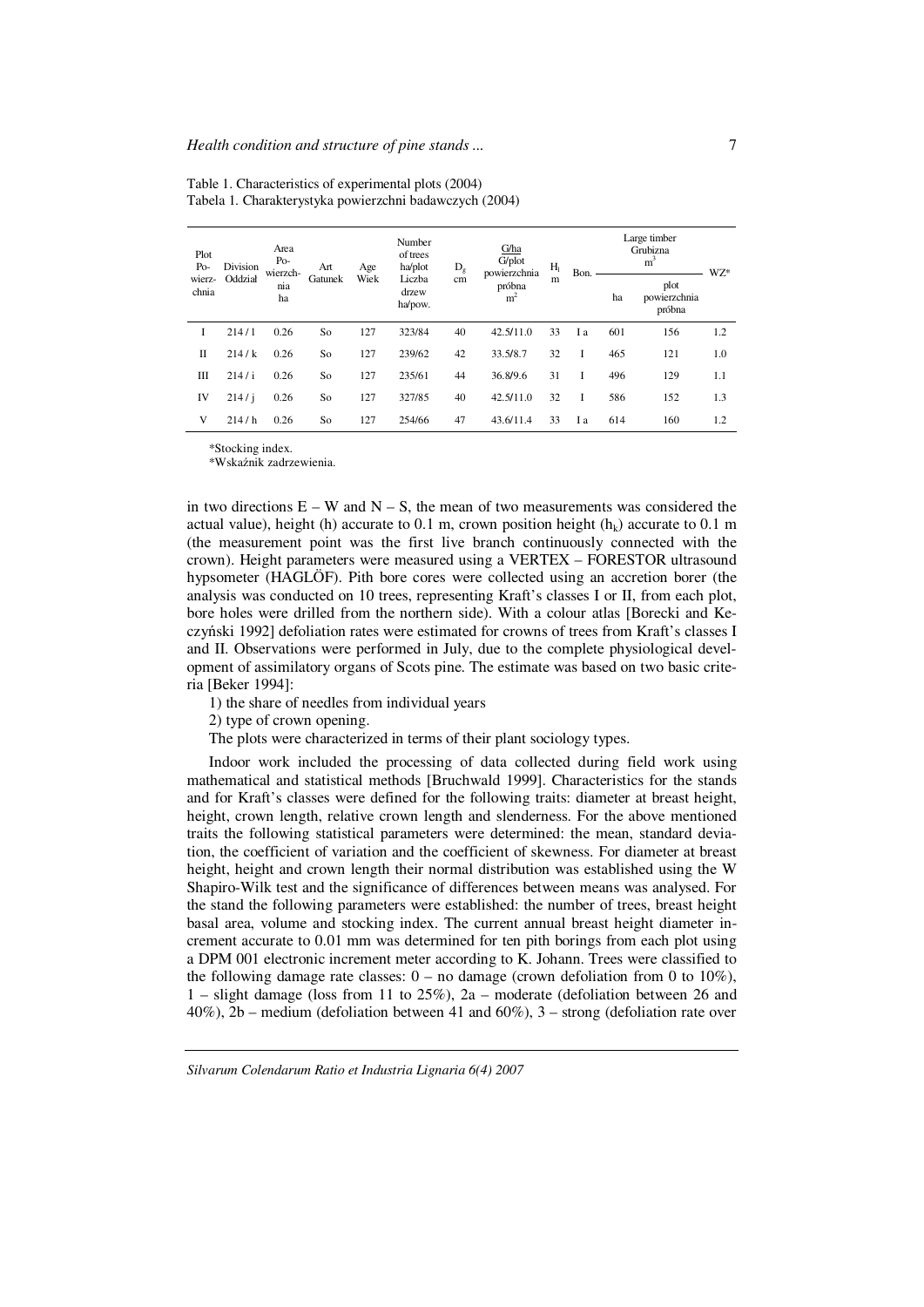60%), 4 – complete (defoliation rate 100%). In this study STATISTICA ver. 6.1. software was applied for all statistical analyses.

## **RESULTS**

A vast majority, i.e. 67% out of the 176 analysed trees, represented damage rate 1, only in plot V strong damage was recorded. Mean defoliation rate was 20.3% (below the warning level of 25%), which corresponded to damage rate of 1.14 (Table 2).

The structure of social classes of tree position in the stands was analysed in the plots. The shares of trees in terms of Kraft's classes in individual plots are given in Table 3. The highest frequency of trees was found for class III, except for plot I, where the biggest number of trees was classified to class II. The smallest shares were recorded for classes IVa and IVb. Predominant trees represent from 6.4 to 10.6% all trees. The dominant stand accounts for 81.2% to 95.1% trees.

Table 2. The percentage share of trees in damage degrees Tabela 2. Procentowy udział drzew w stopniach uszkodzeń

| Degree of damage    | Plot - Powierzchnia |      |      |      |      |                |  |
|---------------------|---------------------|------|------|------|------|----------------|--|
| Stopień uszkodzenia |                     | П    | Ш    | IV   | V    | total<br>razem |  |
| $\mathbf{0}$        | 17.0                | 17.8 |      | 5.7  | 3.1  | 9.7            |  |
| 1                   | 66.0                | 53.6 | 85.7 | 74.3 | 56.3 | 67.0           |  |
| 2a                  | 15.1                | 28.6 | 14.3 | 17.1 | 37.5 | 21.6           |  |
| 2 <sub>b</sub>      |                     |      |      | 2.9  | 3.1  | 1.1            |  |
| 3                   | 1.9                 |      |      |      |      | 0.6            |  |

Table 3. The percentage of share trees in Kraft's classes Tabela 3. Procentowy udział drzew w klasach Krafta

| Kraft's classe   | Plot – Powierzchnia |      |      |      |      |  |  |  |
|------------------|---------------------|------|------|------|------|--|--|--|
| Klasa Krafta     | I                   | П    | Ш    | IV   | V    |  |  |  |
| Ι                | 9.5                 | 6.4  | 6.6  | 10.6 | 7.6  |  |  |  |
| П                | 53.6                | 38.7 | 39.3 | 30.6 | 40.9 |  |  |  |
| Ш                | 28.6                | 45.2 | 49.2 | 40.0 | 45.3 |  |  |  |
| $I + II + III$   | 91.7                | 90.3 | 95.1 | 81.2 | 94.0 |  |  |  |
| IVa              | 8.3                 | 9.7  | 4.9  | 14.1 | 4.5  |  |  |  |
| <b>IVb</b>       |                     |      |      | 4.7  | 1.5  |  |  |  |
| Va               |                     | -    | —    |      |      |  |  |  |
| $IVa + IVb + Va$ | 8.3                 | 9.7  | 4.9  | 18.8 | 6.0  |  |  |  |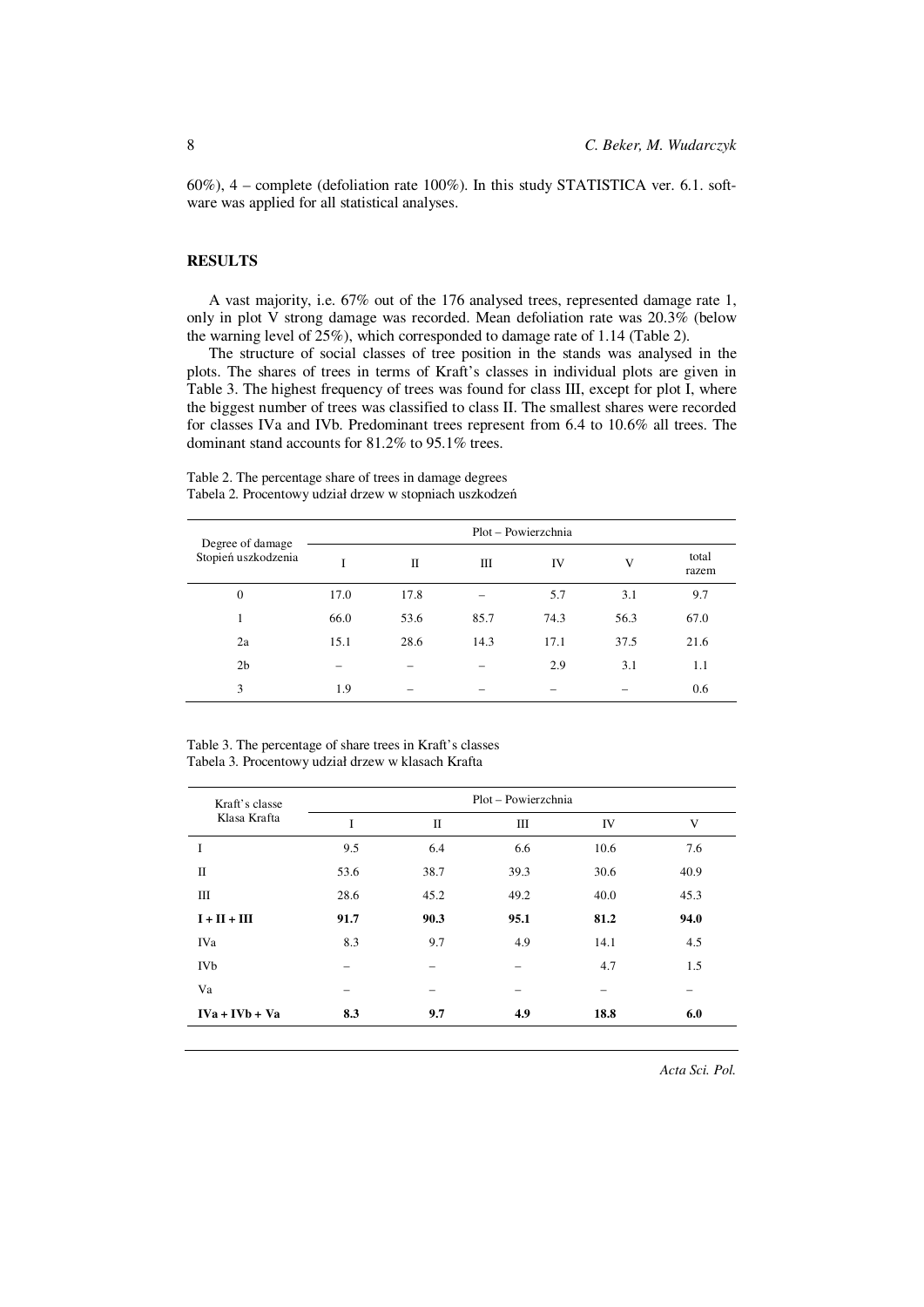The first mensuration parameter characterizing stand structure is diameter at breast height and in individual plots it ranged from 26 to 66 cm. The range in terms of diameter sub-classes was from 22 to 34 cm, with the mean of 40.2-46.3 cm, while diameter at breast height of the central stem was 44-48 cm. Standard deviation, as a measure of distribution dispersion, defines the rate of clustering of the variable around the arithmetic mean, was from 5.2 to 7.0 cm, which corresponds to variation within the range of 12.3 to 17.4%. The coefficient of skewness was also determined, being a measure of skewness of distribution. In 4 out of 5 plots positive skewness was observed (0.06- -0.66), while in 1 it was negative: –0.16. The normal distribution of diameter at breast height was assessed using the W Shapiro-Wilk test. Only in 2 out of 5 plots the distribution was found to be normal (Fig. 1-5). In 4 out of 5 cases the significance of differences was recorded between mean values of diameter at breast height. The analysis of diameter in Kraft's classes confirmed a decrease of mean values of diameter at breast height with a reduction of social position of trees in the stand.



Fig. 1. Histogram of distribution of breast height diameter (plot I) Rys. 1. Histogram rozkładu pierśnicy (powierzchnia I)

Another investigated characteristic was height, which in individual plots ranged from 22.6 to 40.5 m. The mean was 31.2-33.4 m, standard deviation ranged from 2.01 to 3.02 m, which corresponds to the coefficient of variation of 6.0-9.4%. The coefficient of skewness was determined, which – in contrast to the previously analysed diameter at breast height – in 4 out of 5 plots exhibited negative skewness  $(-0.86; -0.07)$ , while in 1 plot – positive skewness of 0.29. The normal distribution for height was tested using the W Shapiro-Wilk test, for which in 4 out of 5 plots consistency with normal distribution was confirmed. In 3 out of 5 cases differences between mean heights were significant. Based on the analysis of height in Kraft's classes it was found that mean heights of

*Silvarum Colendarum Ratio et Industria Lignaria 6(4) 2007*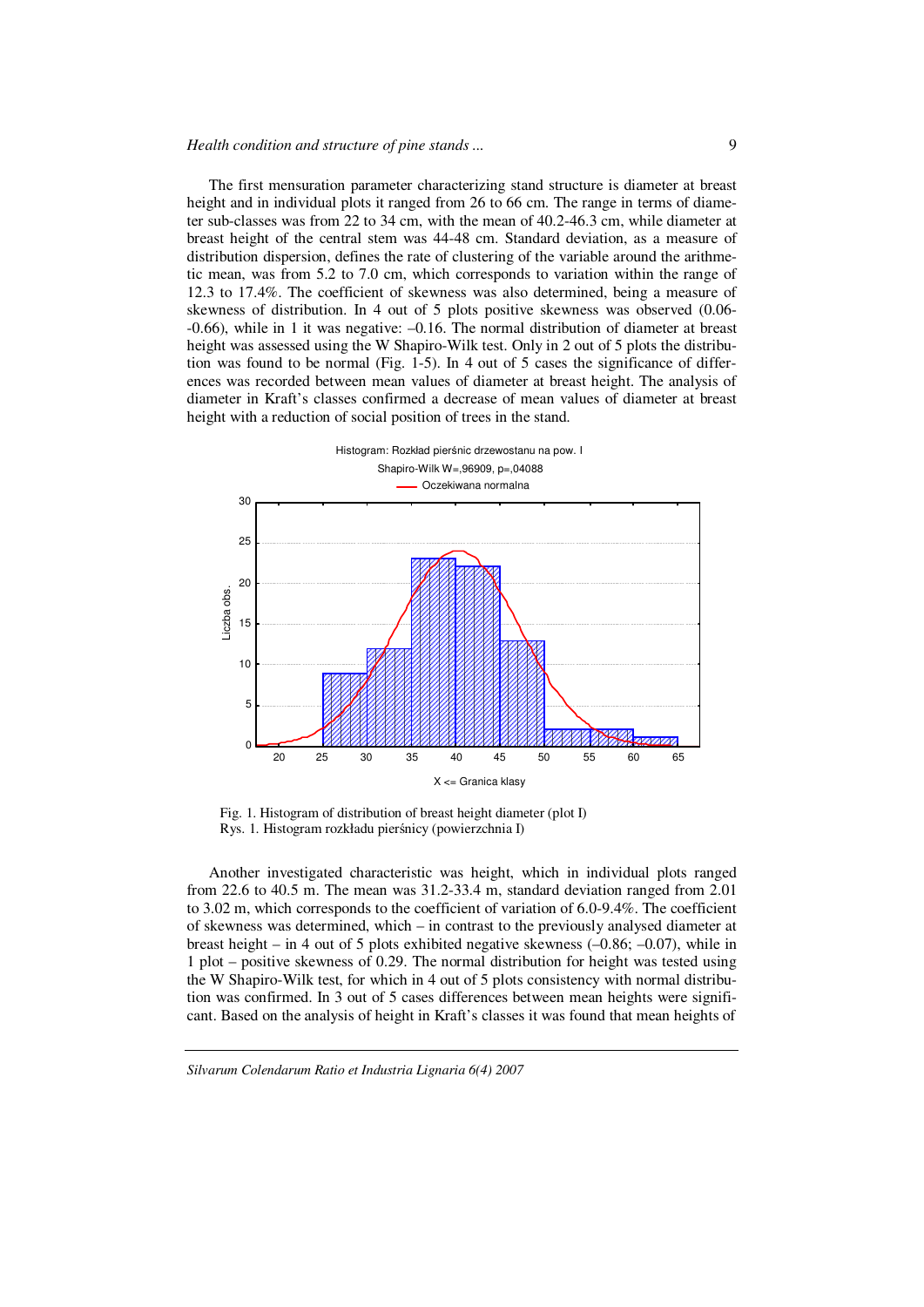

Fig. 2. Histogram of distribution of breast height diameter (plot II) Rys. 2. Histogram rozkładu pierśnicy (powierzchnia II)



Fig. 3. Histogram of distribution of breast height diameter (plot III) Rys. 3. Histogram rozkładu pierśnicy (powierzchnia III)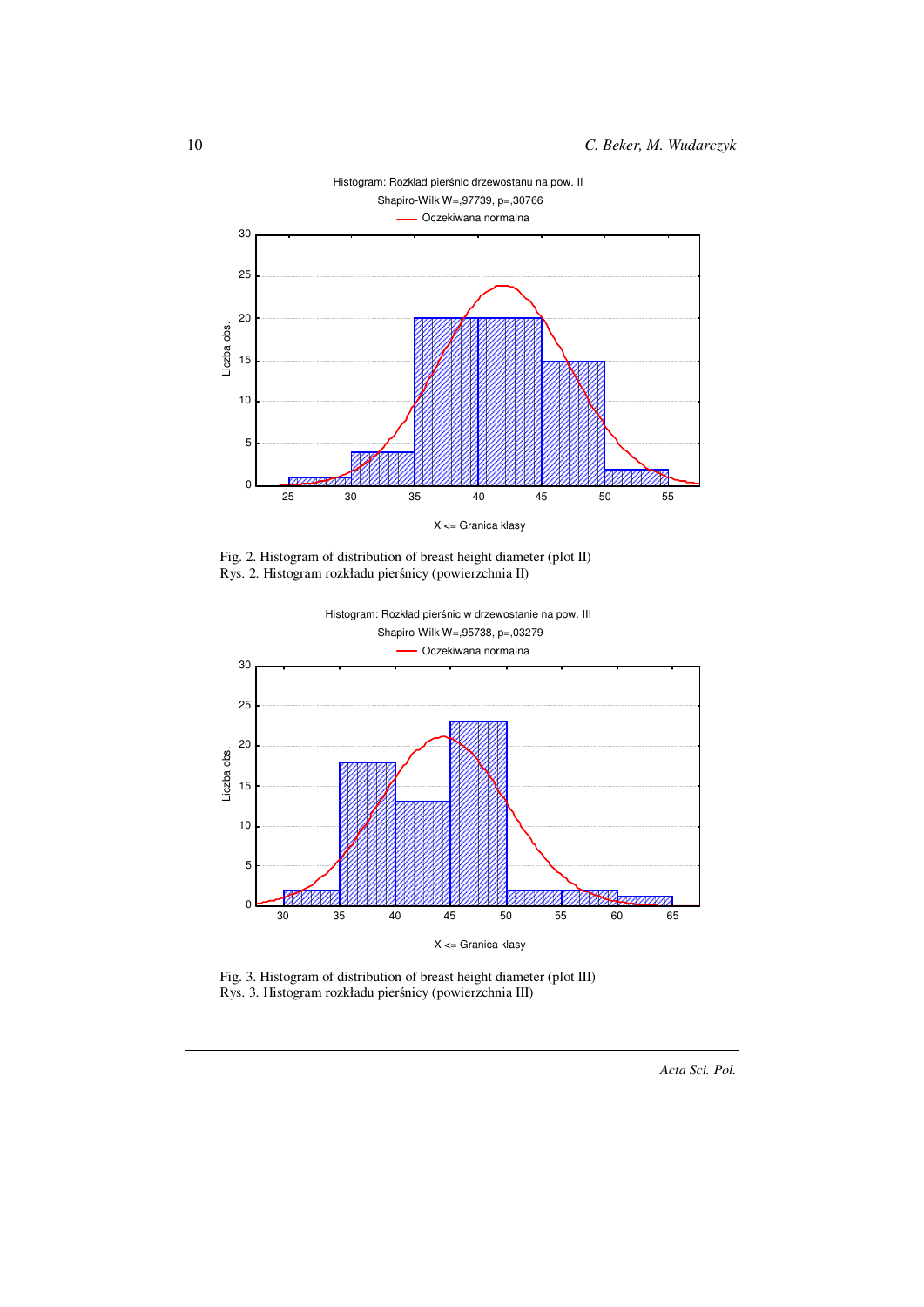

Fig. 4. Histogram of distribution of breast height diameter (plot IV) Rys. 4. Histogram rozkładu pierśnicy (powierzchnia IV)



Fig. 5. Histogram of distribution of breast height diameter (plot V) Rys. 5. Histogram rozkładu pierśnicy (powierzchnia V)

*Silvarum Colendarum Ratio et Industria Lignaria 6(4) 2007*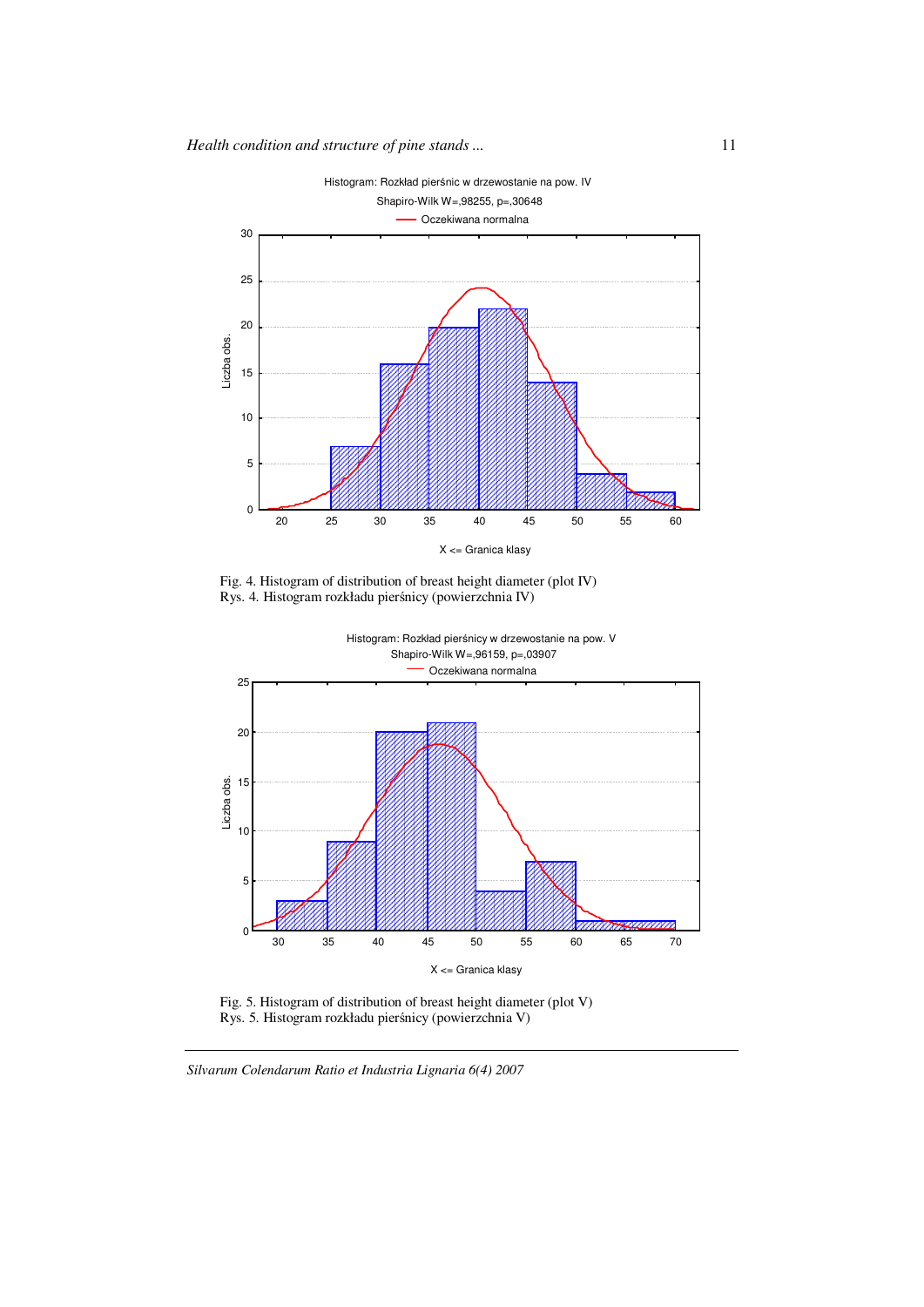| Plot<br>Powierzchnia | $d_{1,3} - h$ | $h - l_k$  | $d_{1,3} - s$ | $h - s$               |
|----------------------|---------------|------------|---------------|-----------------------|
| I                    | $0.54***$     | $0.671***$ | $-0.823***$   | 0.079                 |
| П                    | $0.443***$    | $0.624***$ | $-0.718**$    | $0.431**$             |
| Ш                    | 0.161         | $0.715***$ | $-0.815$ **   | $0.421$ **            |
| IV                   | $0.708***$    | $0.619**$  | $-0.843**$    | $-0.185$              |
| V                    | $0.603***$    | $0.637**$  | $-0.913***$   | $-0.238$ <sup>*</sup> |

Table 4. Correlation coefficients of dendrometrics features Tabela 4. Współczynniki korelacji cech dendrometrycznych

\*Significant for  $\alpha = 0.05$ .

\*\*Significant for  $\alpha$  = 0.01.

In Zieliński and Zieliński [1987].

 $*$ Istotny dla  $\alpha = 0.05$ . \*\*Istotny dla  $\alpha = 0.01$ .

W Zieliński i Zieliński [1987].

the stand are closest to the mean height for social class 3 and – similarly as in the trait analysed above – these values decreased with a reduction of the social class of tree position in the stand.

Absolute crown length, calculated from the difference of tree height and the point where the crown commences, ranged from 2.6 to 14.8 m. At the established mean value of 6.56-7.86 m and standard deviation of 1.46-2.35 m. This trait exhibited high variation, falling within the range of 17.9 to 30.1%. In 4 out of 5 plots positive skewness was recorded (0.28-0.89), while in 1 case it was minimal negative skewness (–0.03). In 2 out



Fig. 6. Increment of breast height diameter Rys. 6. Przyrost pierśnicy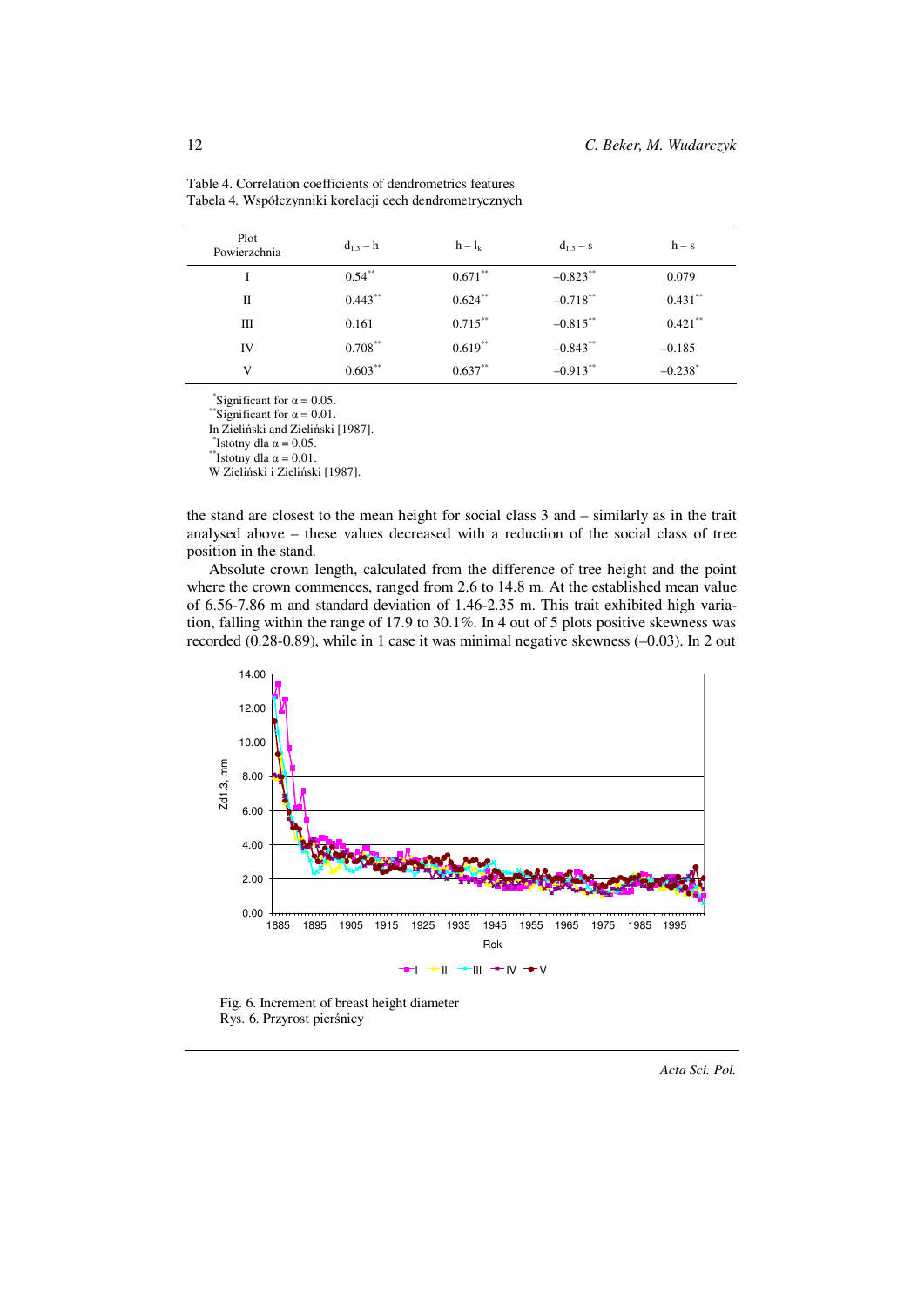of 5 plots the W Shapiro-Wilk test of the distribution of the absolute crown length confirmed it was consistent with the normal distribution. Only in 2 out of 5 cases differences between means for absolute crown length were found to be significant. A downward trend was observed for the absolute crown length with a deterioration of the social class of tree position in the stand.

Relative crown length was calculated by dividing the absolute crown length  $(h_k)$  by tree height (h). The range of values and the means for this trait in individual plots were as follows:

- I: from 0.10 to 0.40 mean 0.23,
- II: from 0.12 to 0.32 mean 0.24,
- III: from 0.17 to 0.36 mean 0.23,
- IV: from 0.11 to 0.35 mean 0.21,
- V: from 0.17 to 0.31 mean 0.23.

The variation of this trait (from 14.7 to 25.3%) was lower than that of the absolute crown length, which results from the relationship of this trait with tree height, exhibiting much smaller variability.

Slenderness (s), as a trait of the shape of a tree, was established from the ratio of height (h) to diameter at breast height  $(d_{1,3})$ . It is a measure of the resistance of a tree to damage caused by wind or snow. The critical value was adopted to be 1.00, over which value of the trait a given tree is characterized by poor stability. The percentages of trees in the analysed plots with slenderness values were below 1.00 ranged from 92.6% to 100%. The mean for this index was from 0.71 to 0.83.

All analysed stands exhibited higher yield levels (from  $464.6$  to  $614.1 \text{ m}^3 \cdot \text{ha}^{-1}$ ) than model values from yield tables by Szymkiewicz [1966], which was confirmed by the stocking rate of 1.0-1.3.

Interdependencies of basic mensuration characteristics were investigated in the analysed stands (Table 4). The most significant relationship was found for diameter at breast height and slenderness  $(-0.71 \text{ to } -0.913)$ , height and absolute crown length  $(0.619-0.715)$  and diameter at breast height and height  $(0.161-0.708)$ .

Among increment parameters, current diameter breast height increment was an object of analysis in the conducted investigations. Changes in this trait in calendar years for individual stands are presented in Figure 6. When analysing the graphs it may be observed that after the peak current diameter breast height increment, for the period of approx. 15 years the increment decreased rapidly, followed by a gradual decrease, with locally found slight deviations from the downward trend.

## **DISCUSSION**

As a result of investigations it was found that stands in all experimental plots exhibited good health condition. The biggest numbers, i.e. 2/3 all trees, represented damage rate 1 and mean defoliation of 20.3% classified a given stand to the slight damage class. The structure of the social class of tree position in the stand exhibited an appropriate share of the dominant stand  $(81.2\n-95.1\%)$  and second storey  $(4.9\n-18.8\%)$ . This is consistent with studies by Borowski [1974] and Beker [2003], in stands of older age classes, the upper storey amounts to over 90%, while the second storey 10% all trees. In turn,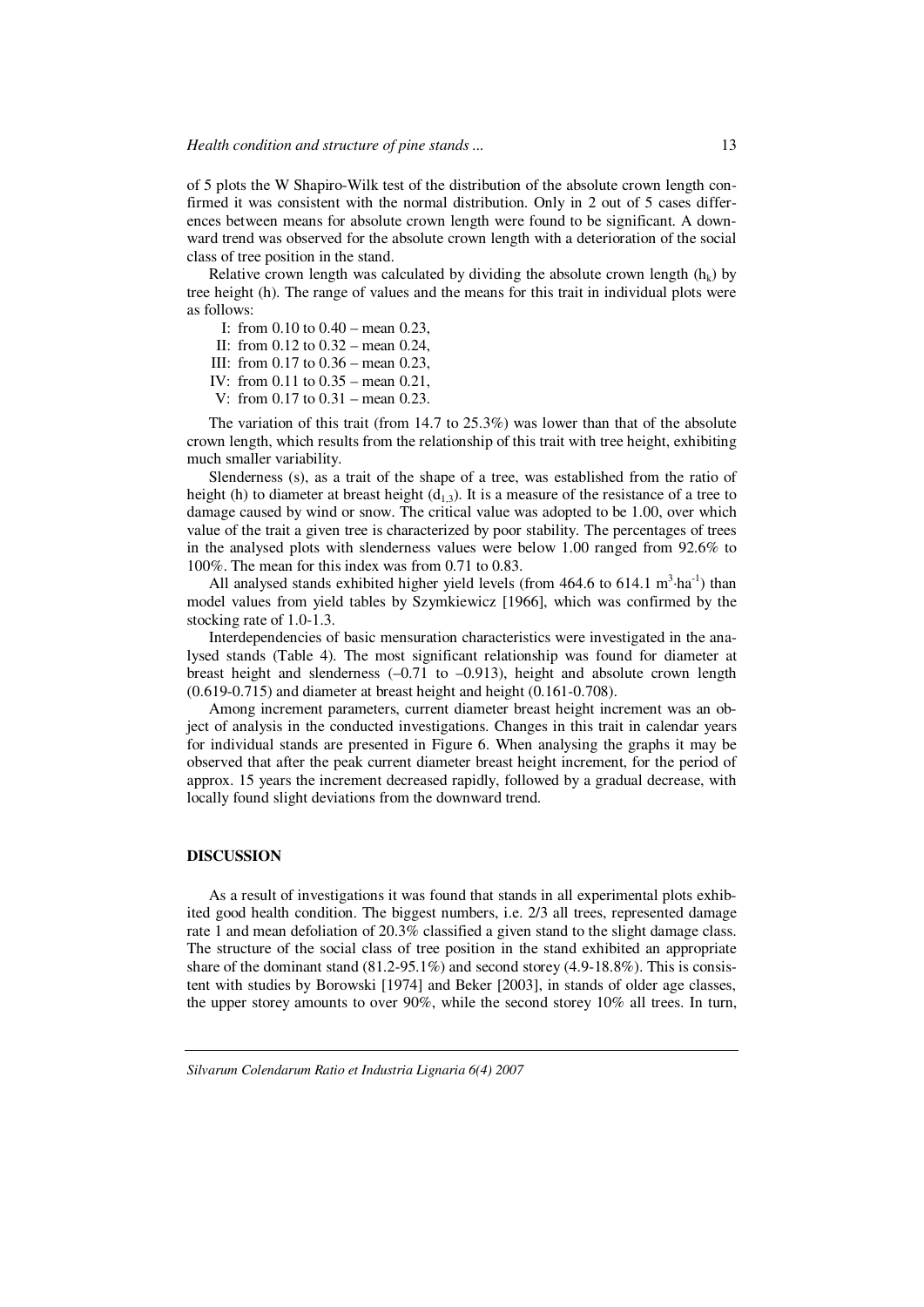the higher share (in four out of five plots) of trees from Kraft's class III in relation to class II was not typical. Mean values of analysed traits, i.e. diameter at breast height, height and crown length, decreased with a deterioration of the social class of tree position in the stand. An opposite trend was observed for slenderness, which is a confirmation of earlier studies by Rymer-Dudzińska [1992]. Slenderness is an important index, as a measure of tree resistance to damage caused by wind and snow, to ensure appropriate stand tending. The mean value from this trait ranging from 0.71 to 0.83 confirmed good stand stability. The biggest values of slenderness were recorded for plots with higher numbers of trees. As a result of stronger growth competition trees were characterized by lower tapering and a higher artificial form ratio  $q_2 = d_{h/2}/d_{1,3}$ . Additionally, the mean in those cases was influenced by a higher share of pines from the second storey. When analysing current annual diameter breast height increment, local fluctuations were observed in increments, caused by different factors. A distinct and biggest effect was found in this respect for the gradation of the nun moth (*Lymantria monacha* L.). Drops in values of diameter breast height increment were recorded in the years 1977- -1983, 1969-1974, 1962-1967, 1956-1960 and 1949-1952. Those periods coincided with periods of gradation given by Śliwa (1989). The observed decrease in the late 1980s might have been connected with the effect of weather conditions (long-term drought), which was confirmed by observations reported by Zielski and Krąpiec [2004] and by the levels of industrial emissions [Beker 1996]. It also needs to be stressed that the volume of diameter breast height increment was connected with defoliation of pine crowns [Beker 2001].

#### **CONCLUSIONS**

1. Mean defoliation in tree crowns was 20.3% (below the warning level of 25%), which corresponds to damage rate of 1.14. A vast majority, i.e.  $67\%$  out of the 176 analysed trees, represented damage rate 1. In view of the age of the stand (127 years) and its provenance (it was established on former farmland) the health condition may be considered to be good.

2. The structure of the social class of tree position in the stand exhibits an appropriate share of the upper storey (81.2-95.1%) and the second storey (4.9-18.8%).

3. Mean values of the analysed traits: diameter at breast height, height and crown length decreased with a deterioration of the social class of tree position in the stand, while an opposite trend was observed for slenderness.

4. Slenderness, defining resistance of a tree to damage caused by wind and snow, took mean values below 1.0 (from 0.71 to 0.83). This shows good stability of the analysed stands.

5. Analysed stands exhibited high yields ranging from  $465 \text{ m}^3$  to  $614 \text{ m}^3$  large timber per 1 ha and stocking rate between 1.0 and 1.3.

6. The fluctuations in the current diameter breast height increment showed the highest drops in the years 1977-1983, 1969-1974, 1962-1967, 1956-1960 and 1949-1952. Those periods coincided with gradations of the nun moth and adverse weather conditions.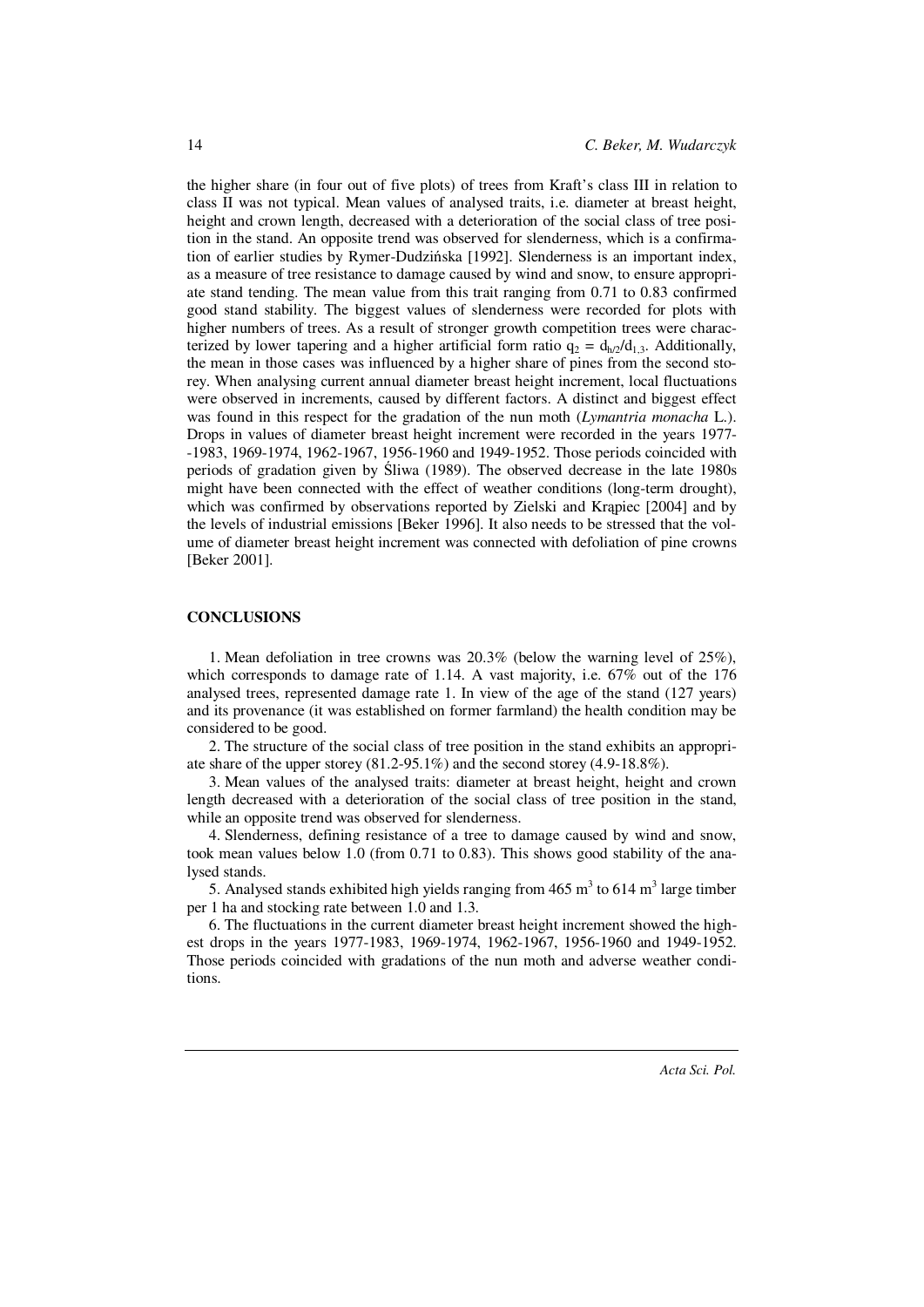#### **REFERENCES**

- Assmann E., 1968. Nauka o produkcyjności lasu [Forest yield science]. PWRiL Warszawa [in Polish].
- Beker C., 1994. Ocena korony sosny zwyczajnej dla potrzeb określania stanu zdrowotnego drzew [Evaluation of crown Scots pine for classification of the trees health condition]. Pr. Kom. Nauk Roln. Kom. Nauk Leśn. PTPN 78, 15-19 [in Polish].
- Beker C., 1996. Przyrost pierśnicowy w drzewostanach sosnowych starszych kas wieku [The diameter at the breast height increment in pine stands of older age classes]. Sylwan 1, 81-91 [in Polish].
- Beker C., 2000. Znaczenie stałych powierzchni badawczych dla potrzeb prowadzenia gospodarki leśnej [Meaning of permanent experimental plots for the commercial forestry]. In: Stan i perspektywy badań z zakresu urządzania lasu i ekonomiki leśnictwa [State and prospects of study in the forest management and forest economics]. IBL Warszawa, 271-274 [in Polish].
- Beker C., 2001. Związek pomiędzy defoliacją korony a przyrostem pierśnicy sosny zwyczajnej (*Pinus sylvestris* L.) [The relation between the crown defoliation and the breast-height diameter increment of Scots pine (*Pinus sylvestris* L.)]. Rocz. AR Pozn. 331, 27-32 [in Polish].
- Beker C., 2003. Kryteria oceny stanu drzewostanów sosnowych [Criteria for assessment of the Scots pine stands]. In: Kształtowanie i ochrona środowiska leśnego [Development and protection of forest environment]. Wyd. AR Poznań, 648-660 [in Polish].
- Beker C., Ceitel J., 2001. Doświadczalnictwo leśne podstawą perspektywicznej gospodarki leśnej [Forest experiments as basis for prospects of commercial forestry]. Przegl. Leśn. 6-7, 13 [in Polish].
- Borecki T., Keczyński A., 1992. Atlas ubytku aparatu asymilacyjnego drzew leśnych [Atlas of the assimilation apparatus loss of trees]. Agencja Rekl. ATUT Warszawa [in Polish].
- Borowski M., 1974. Przyrost drzew i drzewostanów [Increment of trees and tree stands]. PWRiL Warszawa [in Polish].
- Bruchwald A., 1999. Dendrometria [Forest mensuration]. Wyd. SGGW Warszawa [in Polish].
- Bruchwald A., Zasada M., 1995. Kształtowanie się struktury drzewostanów sosnowych na stałych powierzchniach doświadczalnych w Nadleśnictwie Maskulińskie [Pine stand structure formation on permanent experimental plots in the Maskulińskie Forest District]. Sylwan 3, 67-86 [in Polish].
- Czuraj M., 1991. Tablice miąższości kłód odziomkowych i drzew stojących [The volume of trees tabels]. PWRiL Warszawa [in Polish].
- Pirogowicz T., 1983. Wpływ trzebieży na produkcyjność i strukturę drzewostanów sosnowych na przykładzie stałych powierzchni doświadczalnych położonych w Nadleśnictwie Ruciane, Krutyń i Ryjewo [Influence of thinnings at productivity and structure of pine stands on the example of permanent experimental plots in the Ruciane, Krutyń and Ryjewo Forest District]. Pr. Inst. Bad. Leśn. 621, 3-36 [in Polish].
- Rymer-Dudzińska T., 1992. Smukłość drzew w drzewostanach sosnowych [Slendeness of trees in pine stands]. Sylwan 11, 35-44 [in Polish].
- Szymkiewicz B., 1966. Tablice zasobności i przyrostu drzewostanu [Yield and volume increment table for tree stands]. PWRiL Warszawa [in Polish].
- Śliwa E., 1989. Przebieg masowego pojawu brudnicy mniszki (*Lymantria monacha* L.) i jej zwalczanie w Polsce w latach 1978-1985 oraz regeneracja aparatu asymilacyjnego w uszkodzonych drzewostanach [Course of nonne (*Lymantria monacha* L.) gradation, fighting in Poland in the period 1978-1985 and regeneration of assimilation apparatus In the damaged stands]. Pr. Inst. Bad. Leśn. 710 [in Polish].
- Wudarczyk M., 2005. Struktura drzewostanów sosnowych na stałych powierzchniach doświadczalnych w Nadleśnictwie Kwidzyn [Structure of pine stands on permanent experimental plots in the Kwidzyn Forest District]. Typescript Kat. Urz. Lasu AR Poznań [in Polish].

*Silvarum Colendarum Ratio et Industria Lignaria 6(4) 2007*